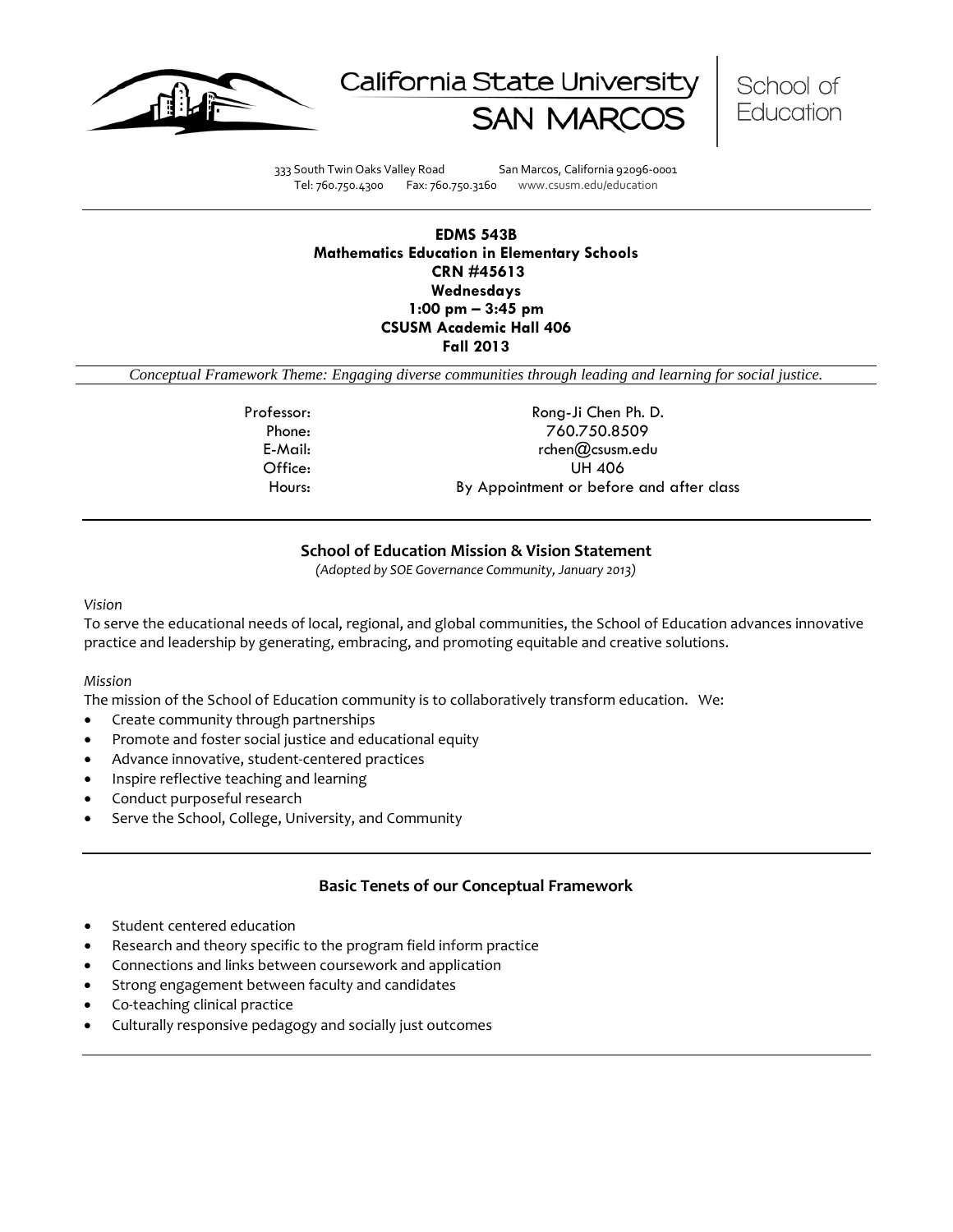## **COURSE DESCRIPTION**

Focuses on how children develop mathematical understanding; children's mathematical thinking; curriculum development; methods, materials, planning, organization, and assessment in various elementary school curricula; and curriculum integration. Methods of cross-cultural language and academic development are integrated into the course. *Enrollment restricted to students in the ICP.*

### **Course Prerequisites:**

Admission to the Integrated Credential Program

### **Course Objectives:**

Learning to teach mathematics well is challenging and, therefore, this course is but one stage in your process of becoming a mathematics teacher. We are expected to: (a) increase our skills at listening to students and asking questions, (b) develop an understanding of children's content specific thinking, (c) develop strategies to create a classroom environment that promotes the investigation and growth of mathematical ideas and to ensure the success of all students in multi-cultural settings, (d) deepen our understanding of the mathematics taught at the elementary school level, including such topics as place value, base systems, number theory, fractions, proportions, statistics, and algebra, (e) develop an understanding of the current issues and best practices in mathematics education, (f) develop a familiarity with the NCTM standards and Common Core State Standards, (g) understand the nature, purposes, and application of mathematics assessment and its relationship with curriculum, teaching, and learning, and (h) learn to teach content specific concepts using effective and appropriate strategies, including the educational use of technology.

### **Required Texts**

- Van de Walle, J. A., Karp, K. M., & Bay-Williams, J. M. (2013). Elementary and middle school mathematics: Teaching developmentally (8th ed.). Boston: Allyn & Bacon.
- California Department of Education (2010). Common core state standards for mathematics. Sacramento, CA: Author.<http://www.cde.ca.gov/ci/cc/>
- National Council of Teachers of Mathematics (2000). Principles and standards for school mathematics. Reston, VA: Author. An overview of this document can be found a[t http://standards.nctm.org/document/index.htm](http://standards.nctm.org/document/index.htm)
- Several other readings are required and will be available for download.

### **Recommended Texts**

- Burns, M. (2007). About teaching mathematics: A K-8 resource (3rd Ed.). Sausalito, CA: Math Solutions Publications.
- Camii, C., & Housman, L. B. (1999). Young children reinvent arithmetic: Implications of Piaget's theory (2nd Ed.). New York: Teachers College Press.
- Carpenter, T. P., Fennema, E., Franke, M. L., Levi, L., & Empson, S. B. (1999). Children's mathematics: Cognitively guided instruction. Portsmouth, NH: Heinemann.
- Carpenter, T. P., Franke, M. L., & Levi, L. (2003). Thinking mathematically: Integrating arithmetic & algebra in elementary school. Portsmouth, NH: Heinemann.
- Empson, S. B., & Levi, L. (2011). Extending children's mathematics: Fractions and decimals. Portsmouth, NH: Heinemann.
- Lampert, M. (2001). Teaching problems and the problems of teaching. New Haven, CT: Yale University Press.
- Small, M. (2012). Good questions: Great ways to differentiate mathematics instruction (2nd Ed.). New York: Teachers College Press.
- NCTM's professional journal: Teaching Children Mathematics, se[e http://www.nctm.org/publications/toc.aspx?jrnl=tcm](http://www.nctm.org/publications/toc.aspx?jrnl=tcm)

### **Authorization to Teach English Learners**

The CSUSM credential program has been specifically designed to prepare teachers for the diversity of languages often encountered in California public school classrooms. The authorization to teach English learners is met through the infusion of content and experiences within the credential program as well as additional coursework. Students successfully completing this program receive a credential with authorization to teach English learners. (*Approved by CCTC in SB2042 Program Standards, August 2002*)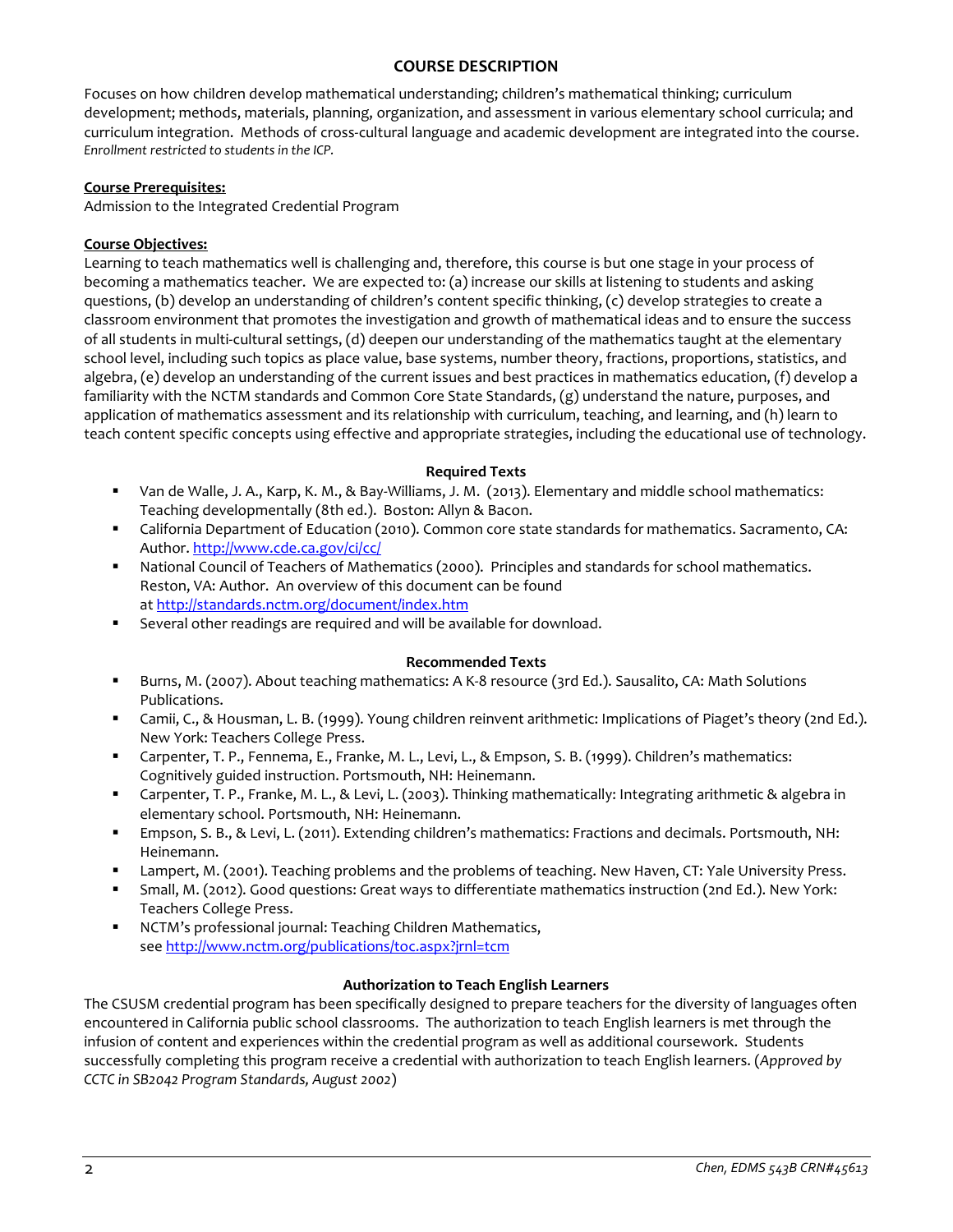## **STUDENT LEARNING OUTCOMES**

### **Teacher Performance Expectation (TPE) Competencies**

The course objectives, assignments, and assessments have been aligned with the CTC standards for Multiple Subject Credential. This course is designed to help teachers seeking a California teaching credential to develop the skills, knowledge, and attitudes necessary to assist schools and district in implementing effective programs for all students. The successful candidate will be able to merge theory and practice in order to realize a comprehensive and extensive educational program for all students. Primary emphases:

- TPE 1a-Subject Specific Pedagogical Skills for MS Teaching (Mathematics)
- TPE 2-Monitoring Student Learning During Instruction

### **California Teacher Performance Assessment (CalTPA)**

Beginning July 1, 2008 all California credential candidates must successfully complete a state-approved system of teacher performance assessment (TPA), to be embedded in the credential program of preparation. At CSUSM this assessment system is called the CalTPA or the TPA for short.

To assist your successful completion of the TPA, a series of informational seminars are offered over the course of the program. TPA related questions and logistical concerns are to be addressed during the seminars. Your attendance to TPA seminars will greatly contribute to your success on the assessment.

Additionally, SoE classes use common pedagogical language, lesson plans (lesson designs), and unit plans (unit designs) in order to support and ensure your success on the TPA and more importantly in your credential program.

The CalTPA Candidate Handbook, TPA seminar schedule, and other TPA support materials can be found on the SoE website[: http://www.csusm.edu/education/CalTPA/ProgramMaterialsTPA.html](http://www.csusm.edu/education/CalTPA/ProgramMaterialsTPA.html)

### **Assessment of Professional Dispositions**

Assessing a candidate's dispositions within a professional preparation program is recognition that teaching and working with learners of all ages requires not only specific content knowledge and pedagogical skills, but positive attitudes about multiple dimensions of the profession. The School of Education has identified six dispositions – social justice and equity, collaboration, critical thinking, professional ethics, reflective teaching and learning, and life-long learning—and developed an assessment rubric. For each dispositional element, there are three levels of performance *unacceptable*, *initial target*, and *advanced target*. The description and rubric for the three levels of performance offer measurable behaviors and examples.

The assessment is designed to provide candidates with ongoing feedback for their growth in professional dispositions and includes a self-assessment by the candidate. The dispositions and rubric are presented, explained and assessed in one or more designated courses in each program as well as in clinical practice. Based upon assessment feedback candidates will compose a reflection that becomes part of the candidate's Teaching Performance Expectation portfolio. Candidates are expected to meet the level of *initial target* during the program.

## **School of Education Attendance Policy**

Due to the dynamic and interactive nature of courses in the School of Education, all students are expected to attend all classes and participate actively. At a minimum, students must attend more than 80% of class time, or s/he may not receive a passing grade for the course at the discretion of the instructor. Individual instructors may adopt more stringent attendance requirements. Should the student have extenuating circumstances, s/he should contact the instructor as soon as possible. *(Adopted by the COE Governance Community, December, 1997).*

**This course:** Teacher education is a professional preparation program. Therefore, candidates missing more than one class session cannot earn an A or A-. Candidates missing more than two class sessions cannot earn a B or B+. Candidates missing more than three classes cannot earn a C+. Arriving late or leaving early by more than 20 minutes counts as an absence. Notifying the instructor does not constitute an excuse. All assignments must be turned in on due date even in case of an absence.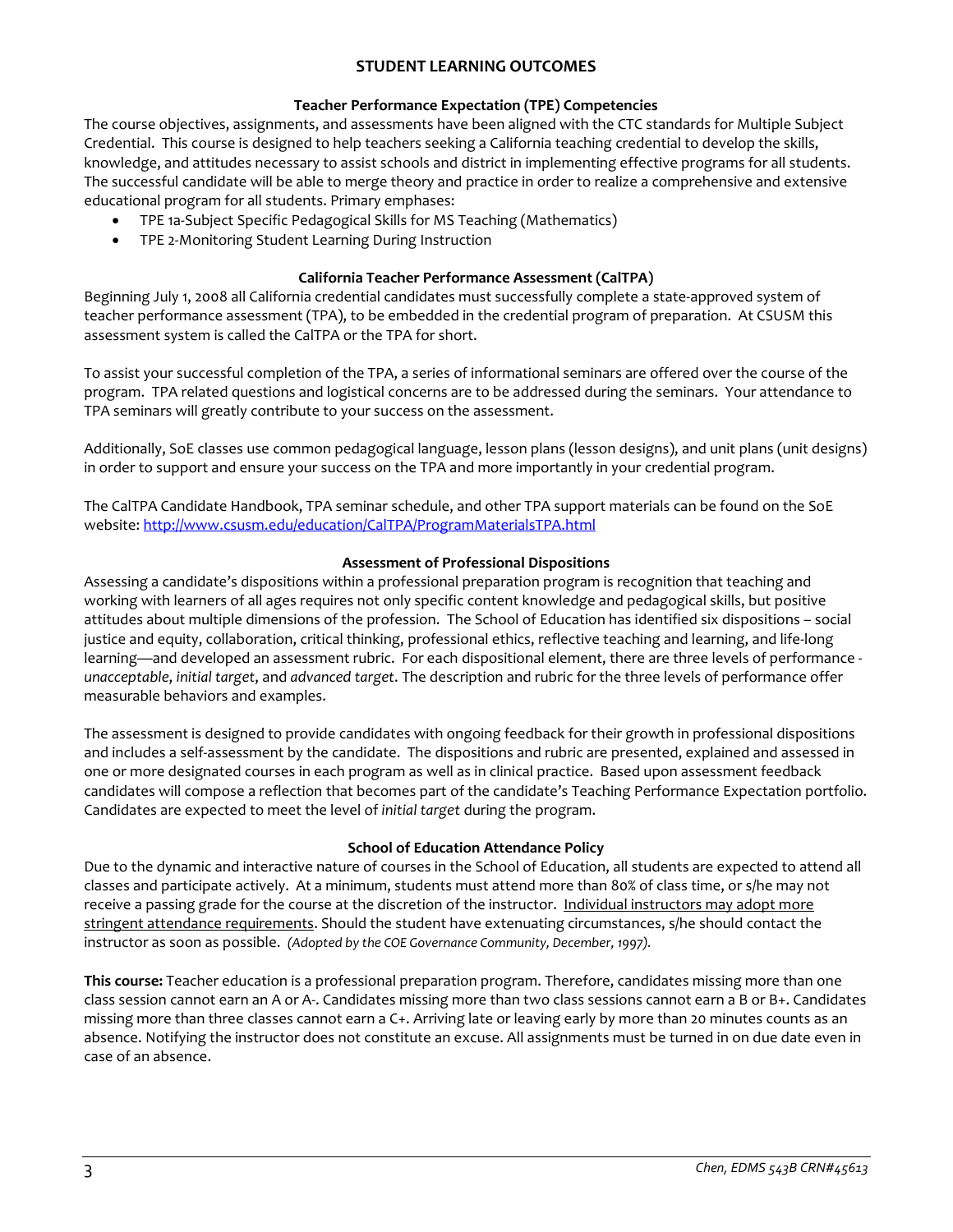### **Students with Disabilities Requiring Reasonable Accommodations**

Students with disabilities who require reasonable accommodations must be approved for services by providing appropriate and recent documentation to the Office of Disable Student Services (DSS). This office is located in Craven Hall 4300, and can be contacted by phone at (760) 750-4905, or TTY (760) 750-4909. Students authorized by DSS to receive reasonable accommodations should meet with their instructor during office hours or, in order to ensure confidentiality, in a more private setting.

### **All University Writing Requirement**

The CSUSM writing requirement of 2500 words is met through the completion of course assignments. Therefore, all writing will be looked at for content, organization, grammar, spelling, and format. For this class please use APA Manual, 6th edition (see a guide at [http://owl.english.purdue.edu/owl/section/2/10/\)](http://owl.english.purdue.edu/owl/section/2/10/).

#### **CSUSM Academic Honesty Policy**

"Students will be expected to adhere to standards of academic honesty and integrity, as outlined in the Student Academic Honesty Policy. All written work and oral presentation assignments must be original work. All ideas/materials that are borrowed from other sources must have appropriate references to the original sources. Any quoted material should give credit to the source and be punctuated with quotation marks.

Students are responsible for honest completion of their work including examinations. There will be no tolerance for infractions. If you believe there has been an infraction by someone in the class, please bring it to the instructor's attention. The instructor reserves the right to discipline any student for academic dishonesty in accordance with the general rules and regulations of the university. Disciplinary action may include the lowering of grades and/or the assignment of a failing grade for an exam, assignment, or the class as a whole."

Incidents of Academic Dishonesty will be reported to the Dean of Students. Sanctions at the University level may include suspension or expulsion from the University.

#### **Plagiarism:**

As an educator, it is expected that each student will do his/her own work, and contribute equally to group projects and processes. Plagiarism or cheating is unacceptable under any circumstances. If you are in doubt about whether your work is paraphrased or plagiarized see the Plagiarism Prevention for Students website http://library.csusm.edu/plagiarism/index.html. If there are questions about academic honesty, please consult the University catalog.

### **Computer/Cell Phone Use during Class Sessions:**

You are encouraged to use a laptop computer or tablet in class when working on class assignments. However, you will need to save checking email or other personal computer use for time outside of class. Please refrain from texting in class. Most students find it disruptive when they are focusing on class activities or listening to presentations. Your kind consideration is greatly appreciated by all!

#### **Person-First Language:**

Use "person-first" language in all written and oral assignments and discussions (e.g., "student with autism" rather than "autistic student"). Disabilities are not persons and they do not define persons, so do not replace person-nouns with disability-nouns. Further, emphasize the person, not the disability, by putting the person-noun first.

### **Use of Technology:**

Students are expected to demonstrate competency in the use of various forms of technology (i.e. word processing, electronic mail, Moodle, use of the Internet, and/or multimedia presentations). Specific requirements for course assignments with regard to technology are at the discretion of the instructor. Keep a digital copy of all assignments for use in your teaching portfolio. All assignments will be submitted online, and some will be submitted in hard copy as well. Details will be given in class.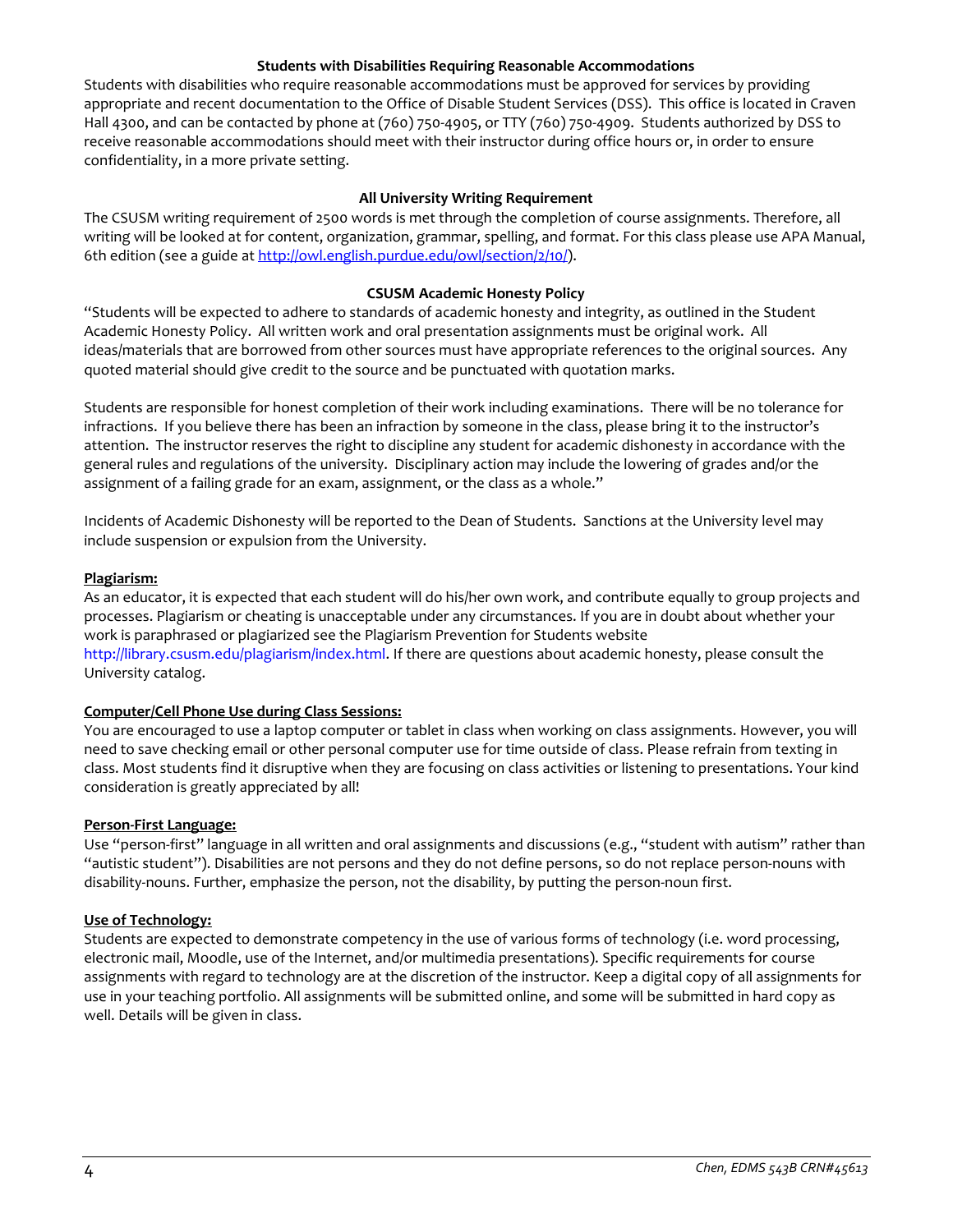### **Electronic Communication Protocol:**

Electronic correspondence is a part of your professional interactions. If you need to contact the instructor, e-mail is often the easiest way to do so. It is my intention to respond to all received e- mails in a timely manner. Please be reminded that e-mail and on-line discussions are a very specific form of communication, with their own nuances and etiquette. For instance, electronic messages sent in all upper case (or lower case) letters, major typos, or slang, often communicate more than the sender originally intended. With that said, please be mindful of all e-mail and on- line discussion messages you send to your colleagues, to faculty members in the School of Education, or to persons within the greater educational community. All electronic messages should be crafted with professionalism and care.

Things to consider:

- Would I say in person what this electronic message specifically says?
- How could this message be misconstrued?
- Does this message represent my highest self?
- Am I sending this electronic message to avoid a face-to-face conversation? In addition, if there is ever a concern with an electronic message sent to you, please talk with the author in person in order to correct any confusion.

#### **Course Requirements**

Teaching and learning require engaged and reflective participants. It is essential that you prepare carefully for class, be ready to discuss readings and assignments thoughtfully, and actively participate in all class activities. Here is a list of the assignments and requirements, followed by descriptions of each of them:

| Assignment                              | <b>Points</b> | <b>Due Date</b> |
|-----------------------------------------|---------------|-----------------|
| Mathematics autobiography               |               | 9/4             |
| Reflections                             | 20            | ongoing         |
| Assessment of problem solving           | 10            | 10/16           |
| Lesson design                           | 15            | 10/30           |
| Mathematics learning activity           | 20            | varies          |
| Online modules                          | 10            | $11/8$ & $12/4$ |
| Clinical student interview              | 10            | 11/13           |
| Professional dispositions/participation | 15            | ongoing         |

*Mathematics Autobiography*—This assignment will not be graded but will count as part of your participation grade. This assignment has three components:

- (a) Make a drawing of what comes to mind when you think about mathematics (i.e., what mathematics is to you?). Provide a brief explanation of your drawing.
- (b) Define a mathematician. Write a one-paragraph definition. USE YOUR OWN WORDS AND DEFINITION. Do not use a dictionary or Wikipedia.
- (c) Write a 2-page reflection (double-spaced) on your experience as a mathematics student (you can start at Kindergarten if you wish!). Position yourself concerning how "good" you are in math. Discuss your feelings about math and your perception of yourself as a math learner. Did you feel you were an active participant in your math classes, or you felt that you were mostly an outsider? Did you see personal meanings/purposes in math or just to get a grade and move on?

*Reflections*—Each week you will reflect on the readings, observations, or our class activities. You will submit a reflection *prior to class*. The focus will be on how you make sense of the information rather than a summary. The purpose of the reflections is to prepare you for class discussion and to reflect on your own experiences, beliefs, and theories about mathematics education. There will be time for discussion of the readings so it is imperative that you do the readings each week. The way in which you are asked to reflect may change week to week.

*Lesson Design*—You will work with peers and collaboratively design a problem-based math lesson. The lesson needs to be aligned with Van de Walle's "teaching through problem solving" framework and require a higher-level cognitive demand. You are encouraged but not required to implement the lesson in your practicum/clinical teaching classroom.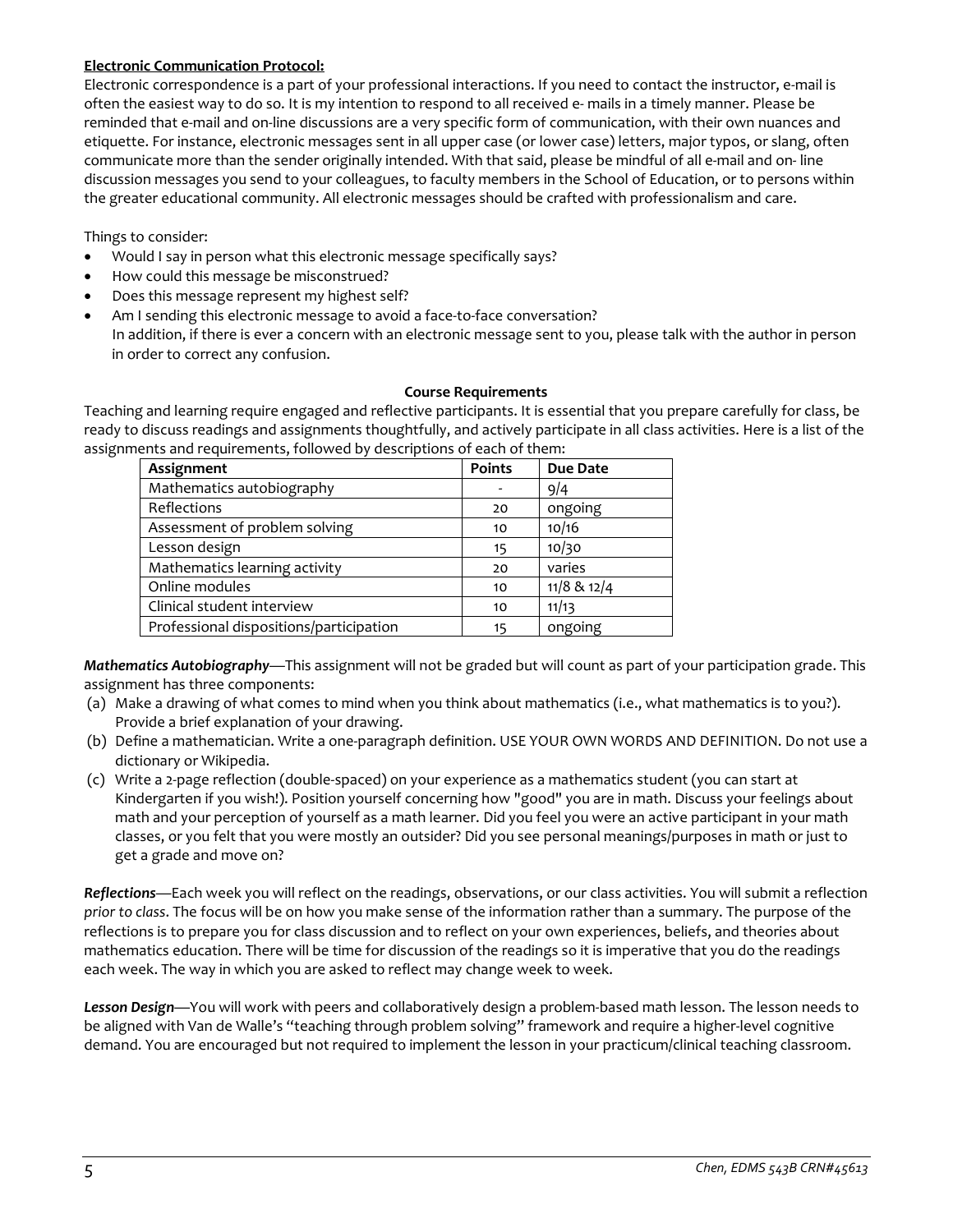*Mathematics Learning Activity (MLA)*. The purpose of this assignment is to provide you with opportunities to (1) experience teaching a math activity in a small group setting, (2) reflect on student learning, (3) set up learning centers in a classroom and rotate students through various activities.

## Part I. Group work (10 points)

This portion of the assignment will be completed with a small group of 4-5 members. Each group will select a math topic in K-8 curriculum and be responsible for presenting activities from the correspondent chapters in the textbook. Choose the activities that help the class understand the big ideas in the chapters and that demonstrate various instructional strategies. Your goal is to engage your peer teacher candidates in advancing their understanding of the key ideas, frameworks, effective teaching strategies, and so on in the chapters. Each member of your group will select an activity from the assigned chapters and then teach the activity in our class (see course schedule) in a learning center type format. If you do not like any activity in the chapters, you are welcome to design your own activity. In either case, your activity should be planned and/or adapted to show **evidence of higher-order thinking** (no bingo games!). Each individual activity should take about 7-10 minutes. Therefore, if the activity in the text is too short or too long, you need to adapt it to fit the time frame.

For example, if your group has 5 members, there will be 5 math activities. Your group will set up 5 learning centers. Each of you will do your activity at a learning center. The rest of the class will form into 5 groups, and they will rotate through the 5 learning centers/activities. It means that you have the opportunity to do your activity 5 times, and chances are you will modify the activity to meet the participants' needs.

## Part II. Individual work (10 points)

You will implement and videotape your MLA to the students (may range from a small group to entire class) in your practicum/clinical practice class. Be prepared to discuss modifications made to your activity based on your "experience" teaching it in the 543 class. You will review the video and submit a reflection on the implementation of your MLA and student learning. You also need to submit the video.

You may be asked to share your MLA implementation by means of an oral presentation, in which you will show the video, discuss student learning, and answer questions from the audience.

*Online Modules*—There will be a few online sessions. You need to complete a learning module for each online session. The modules will be posted on Cougar Courses.

*Assessment of Problem Solving*—This assignment is intended for group work. Your group will analyze and sort students' solution strategies to a math problem based on the effectiveness of strategies or levels of understanding.

- Stage 1: Collecting students' problem solving strategies. You will pose a math problem to a whole class of students and collect their solution strategies. Or you can obtain students' problem solving strategies from your cooperating teacher.
- Stage 2: Interpreting students' understanding and problem solving skills. You will analyze and sort students' solution strategies into 3 to 4 categories/levels of understanding and effectiveness of strategies. Choose a student from each category/level whose work represents that category/level.
- Stage 3: Reporting. Your group will write and submit a report containing: (1) the problem; (2) an overall summary of student performance; (3) categories or levels of student work; (4) which 3 or 4 students or groups will you choose to represent the categories/levels; (5) why do you choose these students? (6) implications for instruction; and (7) a concluding remark on the assessment process: what worked and what could be done differently? The report should not exceed 3 pages. Attach copies/scans of the chosen students' work.

*Clinical Student Interview* – The purpose is to gain insight into students' mathematical thinking and understanding, to learn how to effectively pose questions and interpret the meaning of students' responses, and to provide you with an opportunity to interact with students. You will conduct a clinical interview with a student to assess his or her understanding of mathematics and problem solving skills. Sample interview questions are provided, but you are encouraged to use your own invention with instructor approval. You will pose mathematical problems/tasks for the student to solve and will ask the student to explain his or her thinking so you may gain insight into his or her mathematical understanding and strategies. You need to submit a 2-page reflective report. Please also include the student's written work (if available). You can work with a peer in the interviewing process, but each needs to write his/her own report. In addition, you may need to share/present your interview findings in class. See the Student Interview Guidelines and a sample interview report on Cougar Courses.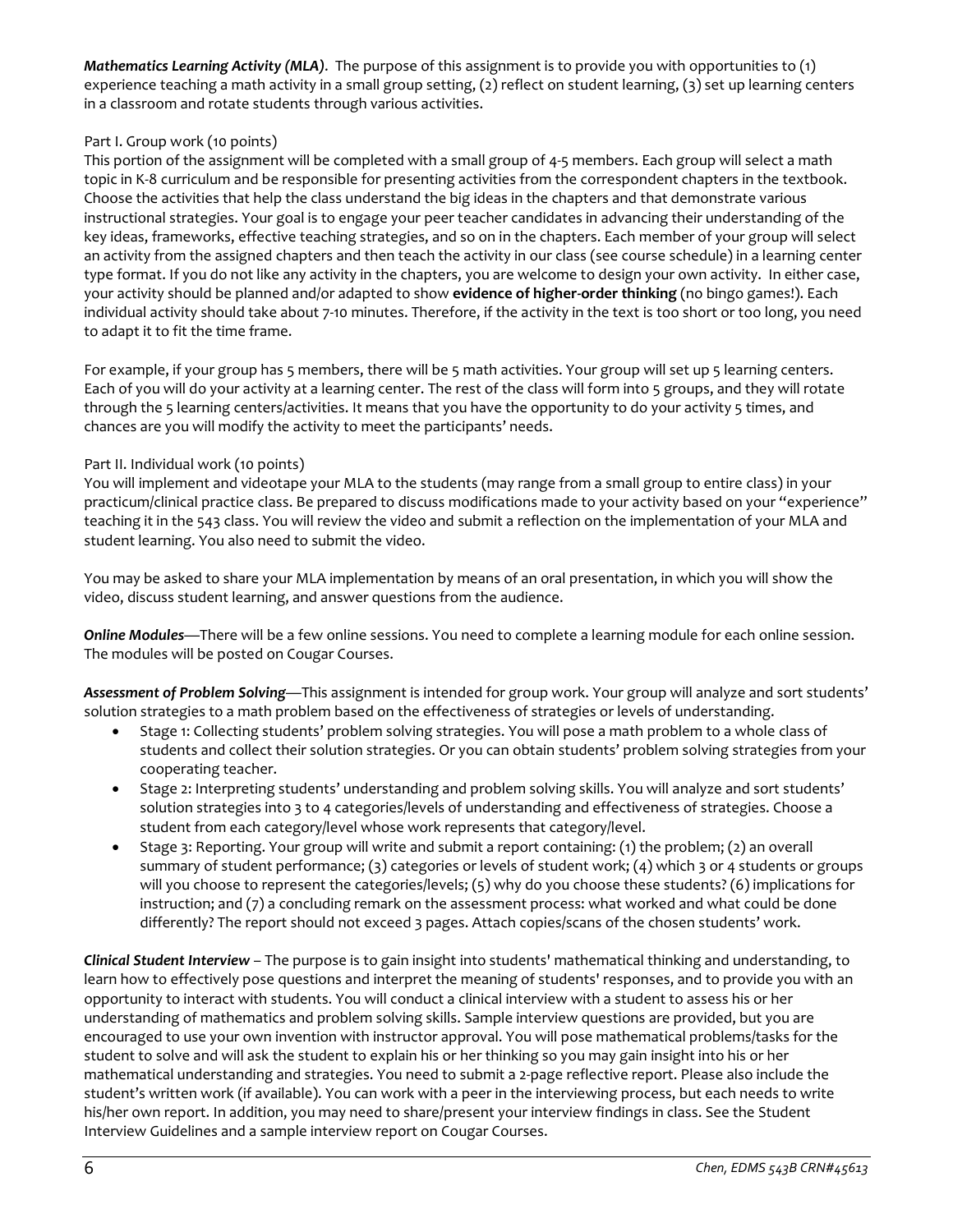*Professional Dispositions & Participation*—You are expected to actively participate in in-class and online discussions, group work, presentations, and hands-on activities throughout the course. A positive professional disposition includes a willingness to consider and discuss new ideas objectively, curiosity, perseverance, and seriousness about improving one's self as a teacher. It can also include a sense of humor and social intelligence (e.g., the tact and ability to make others feel comfortable and to contribute).

## **Assignment Policy**

All assignments, requirements, due dates, and scoring rubrics will be available through Cougar Courses. You are responsible to track your grades and progress in the course. In order to successfully complete this course, all assignments must be completed at an acceptable level noted on assignment directions and rubrics. Each written assignment is expected to have a clear organizational presentation and be free of grammar, punctuation, or spelling errors. There will be a reduction in points for the above-mentioned errors.

All assignments are due by 11pm on the due date. Late assignment policy: -1 one day late, -2 two days late, -3 three days late, and so on. After a week, no assignments will be accepted. If extraordinary circumstances occur, please contact the instructor.

### **Grading Standards**

| Final grades are calculated on the standard of: |               |                  |               |
|-------------------------------------------------|---------------|------------------|---------------|
| A: 93% - 100%                                   | A-: 90% - 92% | B+: 87% - 89%    | B: 83% - 86%  |
| B-: 80% - 82%                                   | C+: 77% - 79% | $C: 73\% - 76\%$ | C-: 70% - 72% |
| $D: 60\% - 69\%$                                | F: below 60   |                  |               |

Failure to complete this course with a grade of C+ or higher will prohibit a teacher candidate from continuing the teaching credential program.